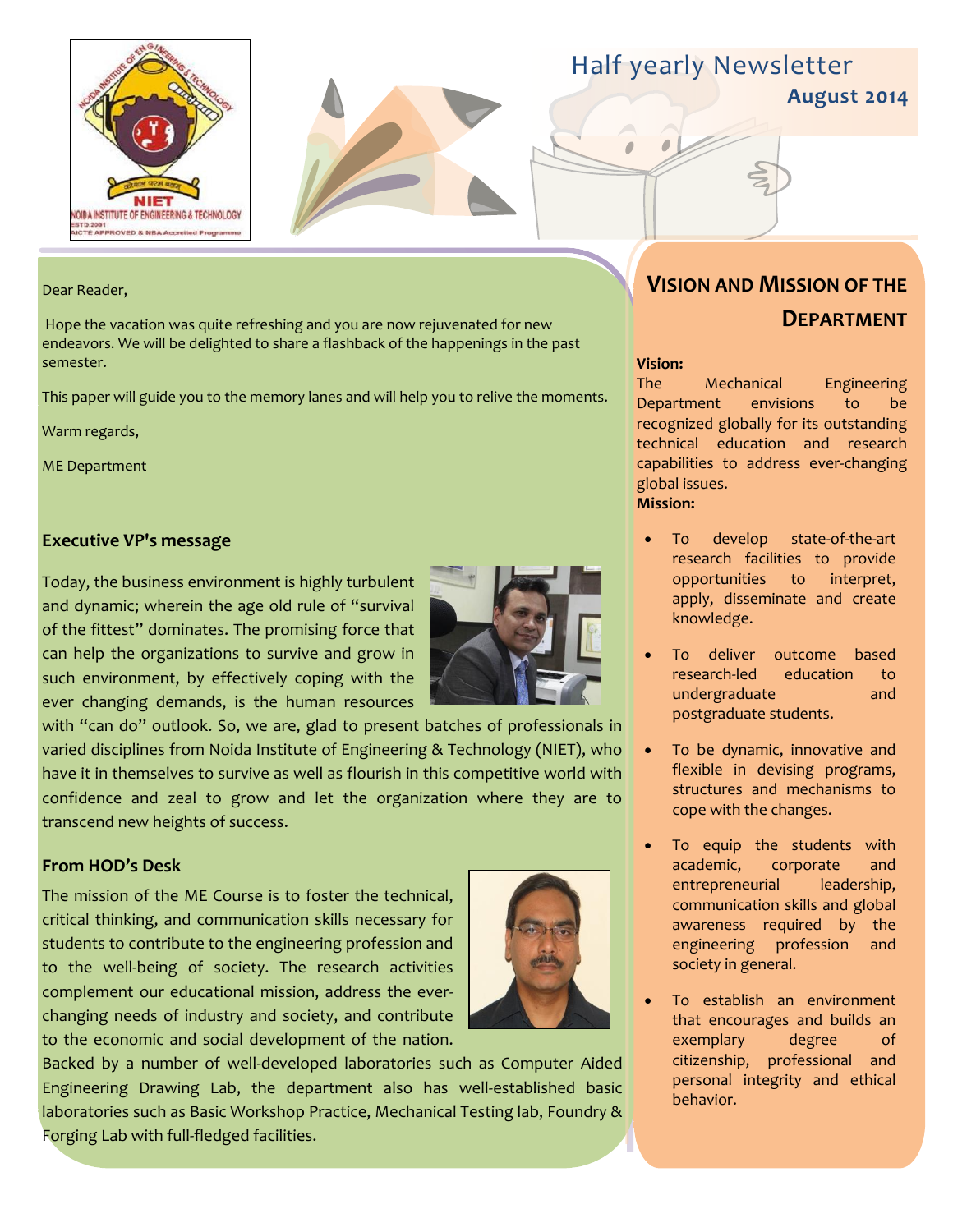## **PYRAMID FINISHING SCHOOL**

Pyramid Finishing School commenced the workshops from 23rd of July 2014 for B.Tech. students of mechanical engineering for overall development.

# **CADD MENTOR**

AutoCAD certification program was initiated and finalized providing students of mechanical engineering for a duration of two months, February to April, 2014.

## **QUALITY IMPROVEMENT PROGRAM**

Department of Mechanical Engineering, NIET, organized Quality Improvement Program on "Advances in Mechanical Engineering" on 14th & 15th of May 2014.

## **PLACEMENT FELICITATION PROGRAM**

Dr. RK Khandal, VC, UPTU, blessed and appraised Department of Mechanical engineering and whole of NIET for the huge success of felicitation program organised at the institute in the month of June 2014.

## **GUEST LECTURE**

Prof. Naveen Kumar of Delhi Technological University, delivered guest lecture on the topic "Biofuels - Potential & Challenges" in the month of April 2014. The lecture was very research oriented and broadened our knowledge base.

#### **FUSION 2K14**

Students from Mechanical Engineering Department, NIET participated in Fusion 2K14 organized by GNIOT in April 2014. In this Techno-cultural fest our students bagged many prizes and made the institute proud.

## **INDUSTRIAL VISIT**

Department of Mechanical engineering , NIET organized industrial visit to Viraj Automobiles. To familiarize the students with industrial environment.

## **INDUSTRIAL TRAINING**

Department of Mechanical engineering , NIET organized industrial training to familiarize the students with work culture and industry related issues. Following workshops were selected:

- DLW, Varanasi (June 2014)
- BHEL, Haridwar (June 2014)

## **TRANSFORMING DREAMS TO REALITY**

Students of mechanical engineering were blessed with placement offers from various reputed institutions:

- Pool campus drive at GNIOT
- SSB call for Indian Army, Navy & Air Force
- 4 Students got placed with Mechelec.
- 3 students placed with Technymon Tech
- 8 students placed with WebRex Controls.